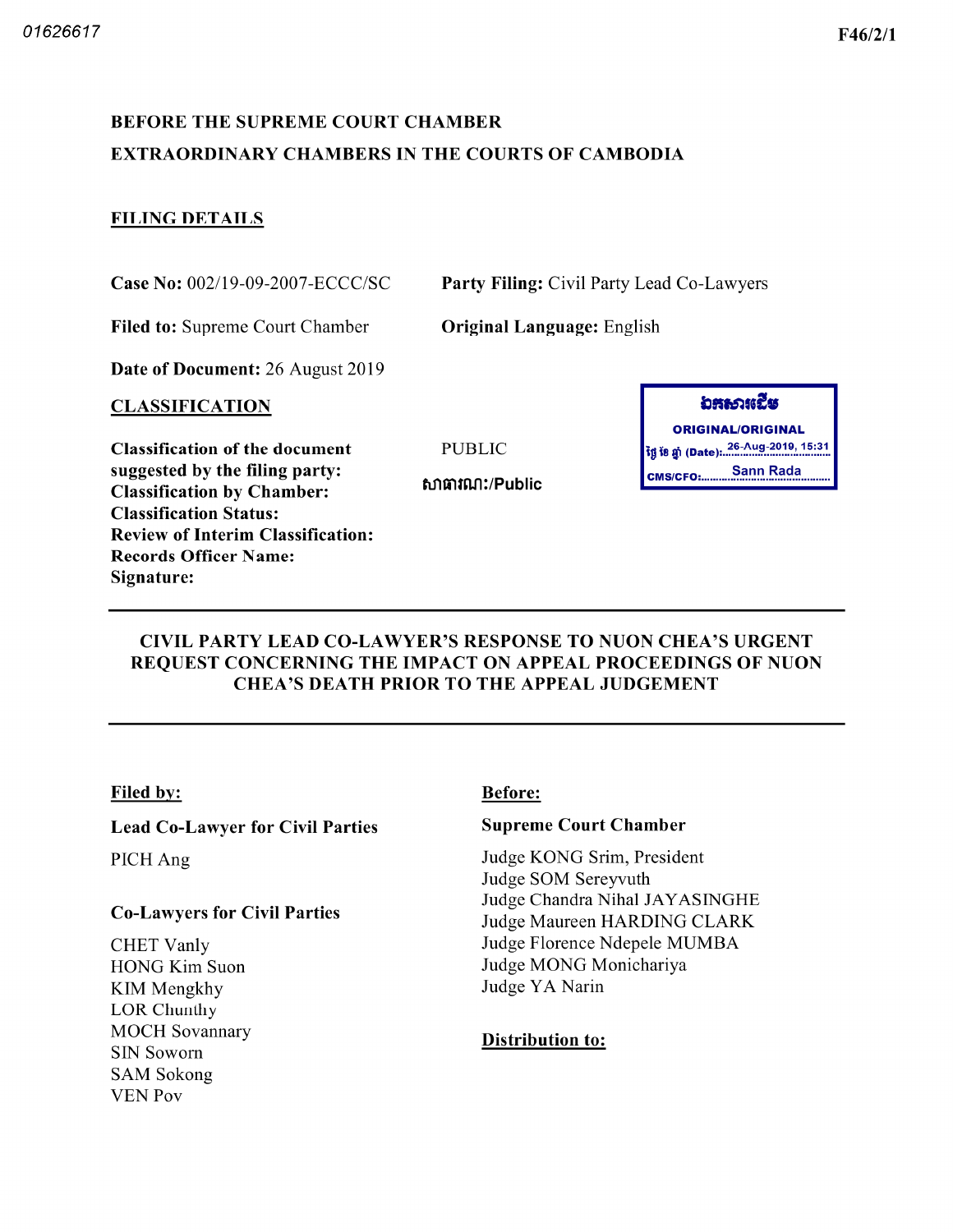002/19-09-2007-ECCC/SC

TY Srinna Olivier BAHOUGNE Laure DESFORGES Ferdinand DJAMMEN NZEPA Isabelle DURAND Françoise GAUTRY Emmanuel JACOMY Martine JACQUIN Yiqiang LIU Daniel LOSQ Christine MARTINEAU Lyma NGUYEN Nushin SARKARATI Mahesh RAI

#### Office of the Co-Prosecutors

CHEA Leang Brenda J. HOLLIS (Reserve)

#### The Accused

KHIEU Samphân

# Co-Lawyers for the Defence:

SON Arun LIV Sovanna Doreen CHEN KONG Sam Onn Anta GUISSÉ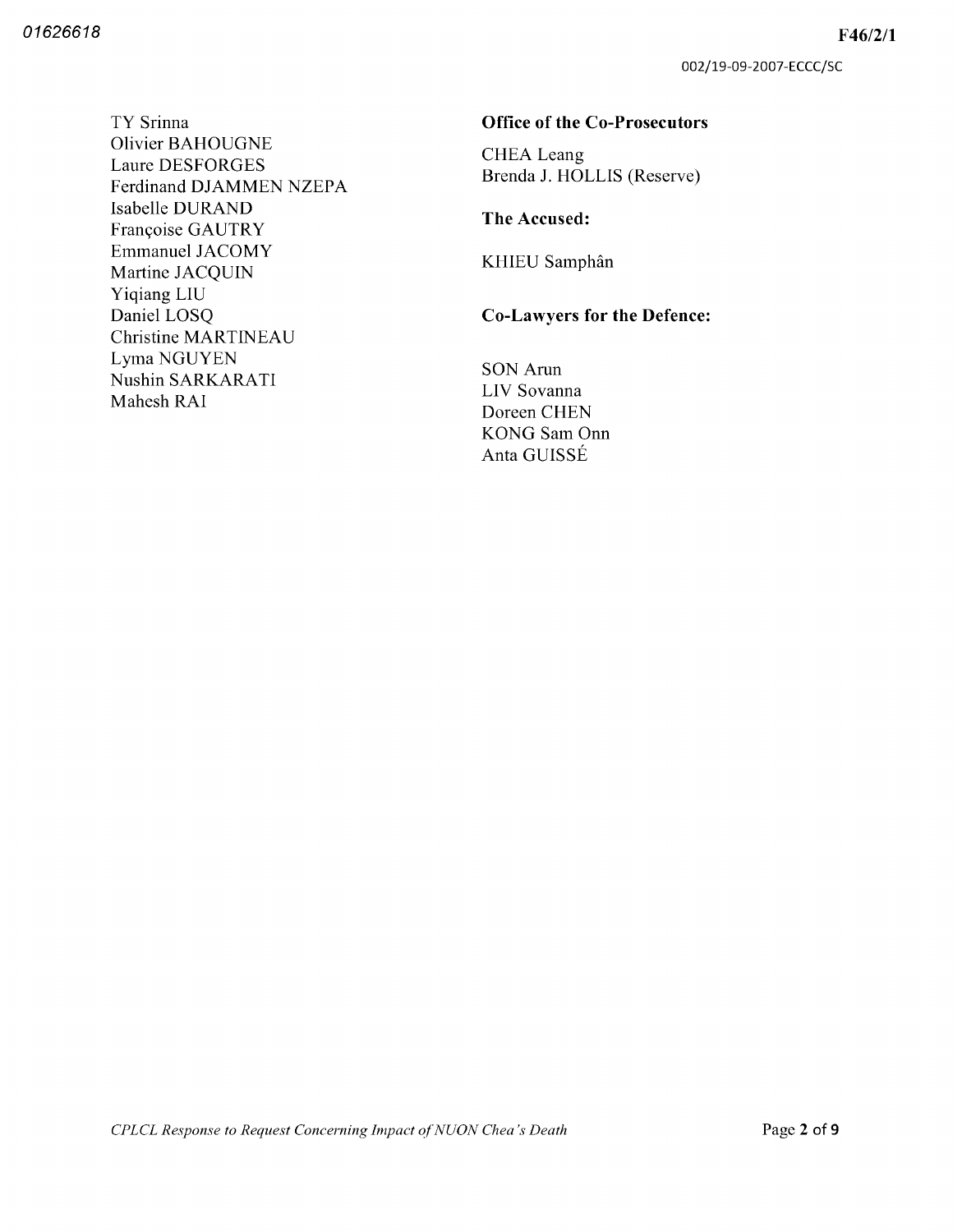#### I. INTRODUCTION

- $1.$ On 16 November 2018, the Trial Chamber issued the summary of its verdict in Case  $002/02$  during a public hearing.<sup>1</sup> On 28 March 2019, the full reasoned judgement was notified to the Parties in Khmer, English, and French.<sup>2</sup> Following requests from KHIEU Samphân and NUON Chea, the Supreme Court Chamber ordered that all notices of appeal be filed before 1 July 2019.<sup>3</sup> The Office of the Prosecutors and both Defence teams filed notices of appeal against the Trial Judgement.<sup>4</sup>
- $2.$ On 4 August 2019, NUON Chea died. His death certificate was filed by the Office of the Co-Prosecutors on 5 August 2019.<sup>5</sup> On 6 August 2019, the Defence team for NUON Chea filed their Urgent Request Concerning the Impact on Appeal Proceedings of NUON Chea's Death prior to the Appeal Judgement ("Request") in English only.<sup>6</sup> On 13 August 2019 the Supreme Court Chamber terminated proceedings against NUON Chea, but held that it would remain seized of the Request concerning the impact of NUON Chea's death on the trial judgment and underlying convictions.<sup>7</sup> The Lead Co-Lawyer hereby responds to the NUON Chea Request with concerns affecting specific rights and interests of Civil Parties arising from the NUON Chea Request, and defer to the wisdom of the Supreme Court Chamber in deciding the Request

#### **II. STANDING**

 $3<sub>1</sub>$ In its Decision on Civil Party Standing in Case 002 <sup>01</sup> and the Appeal Judgement in Case 002/01, the Supreme Court Chamber held that Civil Parties enjoy the right to respond to

<sup>&</sup>lt;sup>1</sup> See E1/529.1 Transcript of Hearing on the Substance in Case 002/02, 16 November 2018.

 $2$  E465 Case 002/02 Judgement, 16 November 2018 (full reasoned decision notified 28 March 2019).

<sup>&</sup>lt;sup>3</sup> F43 Decision on NUON Chea and KHIEU Samphân's Requests for Extensions of Time and Page Limits on Notices of Appeal, 26 April 2019, para. 13.

<sup>&</sup>lt;sup>4</sup> E465/2/1 Co-Prosecutors' Notice of Appeal of the Trial Judgement in Case 002/02, 21 June 2019 (advancing one ground of appeal); E465/4/1 KHIEU Samphân's Notice of Appeal (002/02), 1 July 2019 (identifying 1,824 errors and 355 Trial Chamber decisions); E465/3/1 NUON Chea's Notice of Appeal against the Trial Judgement in Case  $002/02$ , 1 July 2019 (advancing 351 grounds of appeal).

<sup>&</sup>lt;sup>5</sup> F46.1 NUON Chea's Death Certificate.

 $6$  F46/2 Urgent Request Concerning the Impact on Appeal Proceedings of Nuon Chea's Death Prior to the Appeal Judgement, 6 August 2019 ("Request").

 $7$  F46/3 Decision to Terminate Proceedings against NUON Chea, 13 August 2019.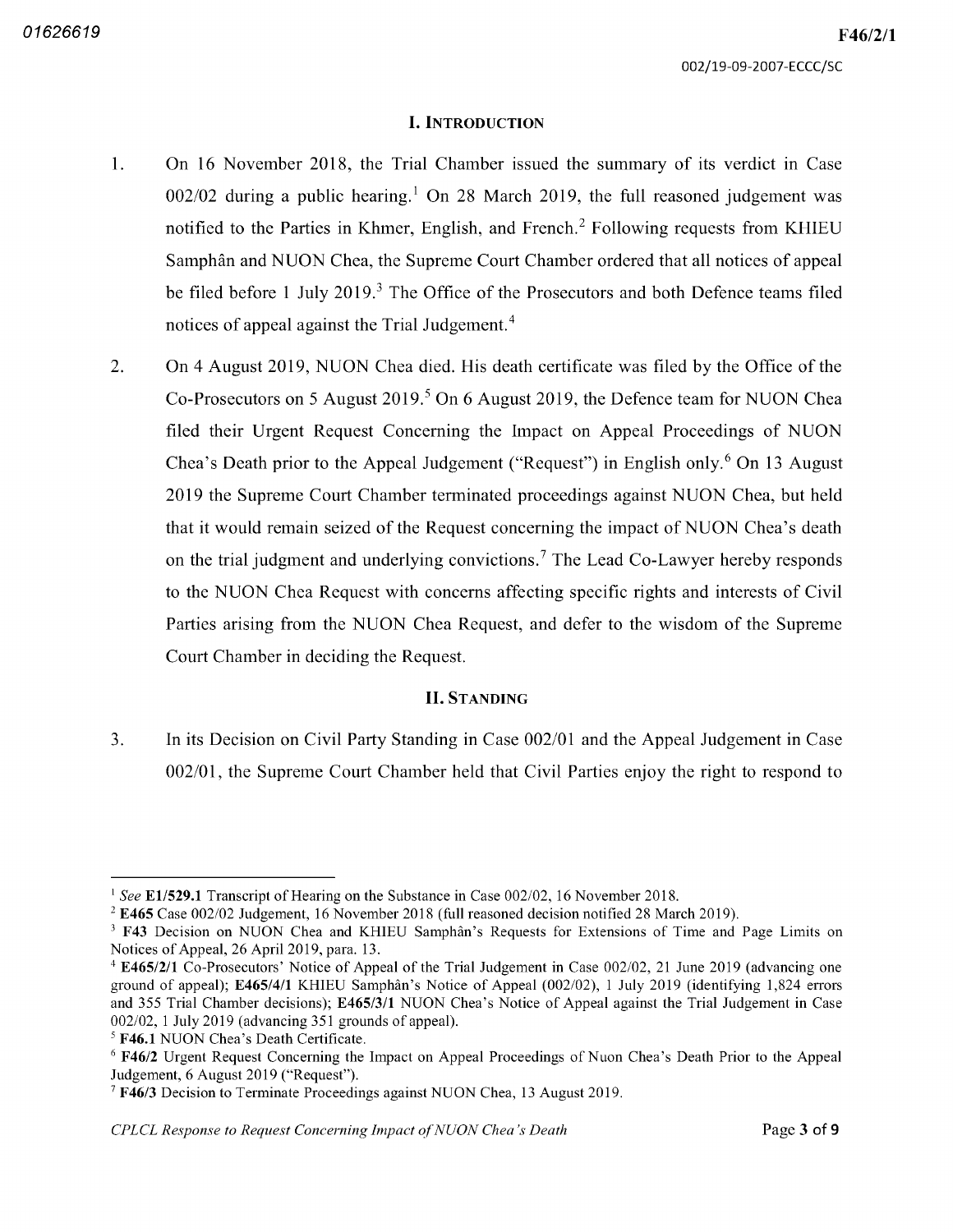submissions during the appellate phase of proceedings, $\frac{8}{3}$  provided that the submissions affect Civil Parties' rights and interests.<sup>9</sup>

 $4.$ Internal Rule  $21(1)$  expressly provides that victims have an interest in 'legal certainty and transparency of proceedings'. Internal Rule  $21(1)(c)$  further provides that '[t]he ECCC shall ensure that victims are kept informed and that their rights are respected throughout the proceedings' As victims of international crimes civil parties have further rights under international law to truth, to having facts established by a judicial decision, and to a remedy.<sup>10</sup>

#### **III. RESPONSE**

5. This limited response is submitted to raise concerns relating to the specific interests of the Civil Parties which arise from the Request The Civil Parties have been parties to these proceedings since 2007 and have rights, including to legal certainty and to be informed. Internal Rule  $21(1)$  requires an interpretation of the Internal Rules that safeguards not only the interests of the accused, but also those of victims.

<sup>&</sup>lt;sup>8</sup> F10/2 Decision on Civil Party Lead Co-Lawyers' Requests Relating to the Appeals in Case 002/01, 26 December 2014, paras 14 and 17 ("Decision on Civil Party Standing"). The Decision on Civil Party Standing addressed the right to respond to Defence Appeal Briefs specifically. The principles contained in paragraphs 14 and 17 of that decision apply to other responses. See F36 Appeal Judgement, 23 November 2016, para. 81 ("In this respect, it agreed with NUON Chea in that the Civil Party Lead Co Lawyers had failed to substantiate how their submission complied with the principles set out in its previous jurisprudence namely how NUON Chea's requests affected the Civil Parties' rights and interests Mere reference to the need to guarantee the 'balance of parties' is too generic to meet that requirement, even if understood as a Civil Parties' right to obtain a timely verdict.").

 $9$  F10/2 Decision on Civil Party Standing, 26 December 2014, para. 17.

<sup>&</sup>lt;sup>10</sup> Basic Principles and Guidelines on the Right to a Remedy and Reparation for Victims of Gross Violations of International Human Rights Law and Serious Violations of International Humanitarian Law, General Assembly, RES/60/147, 21 March 2006, para. 11(a)(victims' right to '[e]qual and effective access to justice'); para. 12 ('A victim of a gross violation of international human rights law or of a serious violation of international humanitarian law shall have equal access to an effective judicial remedy as provided for under international law. Other remedies available to the victim include access to administrative and other bodies as well as mechanisms modalities and proceedings conducted in accordance with domestic law Obligations arising under international law to secure the right to access justice and fair and impartial proceedings shall be reflected in domestic laws.'); para. 22 (b), (c) and (f) (the right to satisfaction includes '[v]erification of the facts and full and public disclosure of the truth  $\ldots$ '; '[a]n official declaration or a judicial decision restoring the dignity, the reputation and the rights of the victim and of persons closely connected with the victim' and '[jjudicial and administrative sanctions against persons liable for the violations'). [Attachment 1]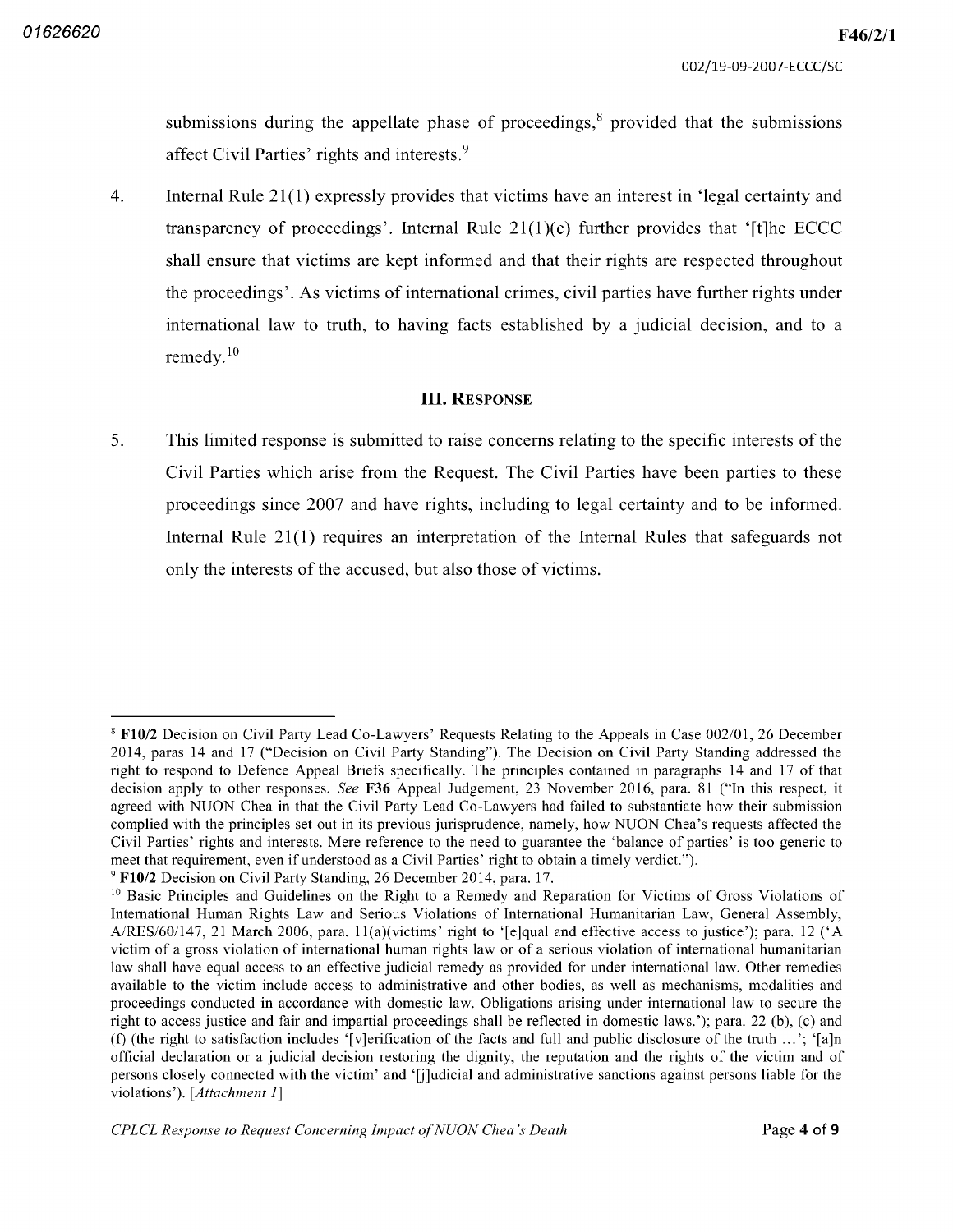- 6. The Lead Co-Lawyer submits that while proceedings are terminated and the trial judgement is not final as to NUON Chea,<sup>11</sup> the judgement is still valid and is not vacated as argued in the Request.<sup>12</sup> Rather, the judgment  $-$  and the trial record  $-$  remain intact and valid, but have no legal effect as to NUON Chea. $^{13}$  This is consistent with both the presumption of innocence<sup>14</sup> and the Civil Parties right to truth and to a remedy – including the right to have the facts established in a judicial decision.<sup>15</sup>
- $7.$ In this regard, the Lead Co-Lawyer recalls the Chamber's jurisprudence from Case  $001$ . The Chamber acknowledged the importance of satisfaction to victims in proceedings before the ECCC

this Chamber is of the view that although collective and moral reparations may not reinstate the victims of human rights abuses either physically or economically, other general purposes of reparations are fulfilled before the ECCC to the extent that the reparation responds to "the psychological, moral, and symbolic elements of the violation." This is achieved through the 'verification of the facts and full and public disclosure of the truth' as fostered by the findings of the Co-Investigating Judges and three Chambers, through the access and participation of victims to proceedings, and through victims' identification and individual recognition in the final judgement that represent a public acknowledgement of their suffering...<sup>16</sup>

 $11$  E163/5/1/13 Decision on the Co-Prosecutors' Immediate Appeal of the Trial Chamber's Decision Concerning the Scope of Case 002/01, 8 February 2013, para. 24 ("...and the fact that, in the context of the ECCC, judgments on the merits are not final until having passed through the appellate stage.").

<sup>&</sup>lt;sup>12</sup> F46/2 Urgent Request Concerning the Impact on Appeal Proceedings of Nuon Chea's Death Prior to the Appeal Judgement, 6 August 2019, paras 22-23, 32.

<sup>&</sup>lt;sup>13</sup> See Criminal Procedure Code of the Kingdom of Cambodia, Article 397 ('During an appeal, enforcement of judgement shall be suspended."). See also Criminal Procedure Code of the Kingdom of Cambodia, Article  $435$ ; Constitution of the Kingdom of Cambodia, Article 38 ("The accused shall be considered innocent until the court has judged finally on the case.'). The Lead Co-Lawyer notes that the only mechanism for invalidating a judgment through the appeal procedure is outlined in the Internal Rules, see e.g. Internal Rule  $104(1)(a)$ .

<sup>&</sup>lt;sup>14</sup> Law on the Establishment of the Extraordinary Chambers, amended 27 October 2004, Articles 35 new and Article 37 new; The Constitution of the Kingdom of Cambodia, Article 38. The Lead Co-Lawyer notes that Internal Rule  $21(1)(d)$  states only that the presumption of innocent applies 'as long as his/her guilt has not been established'.

 $^{15}$  Supra note 10; F28 Case 001 Appeal Judgement, 3 February 2012, para. 661 ("Case 001 Appeal Judgement"). See also, for example, IACtHR, Plan de Sánchez Massacre v. Guatemala (Reparations), Judgment of November 19, 2004, para. 81 [Attachment 2]; IACtHR, Case of Tibi v. Ecuador (Preliminary Objections, Merits, Reparations and Costs), Judgment of September 07, 2004, para. 243 [Attachment 3]; IACtHR, Case of the "Juvenile Reeducation Institute" v. Paraguay (Preliminary Objections, Merits, Reparations and Costs), Judgment of September 2, 2004, para. 299 [*Attachment 4]*; IACtHR, *Case of Ricardo Canese v. Paraguay (Merits, Reparations and Costs)*, Judgment of August 31, 2004, para. 205 [*Attachment 5*].

<sup>&</sup>lt;sup>16</sup> Case 001 Appeal Judgement, para. 661 (emphasis added)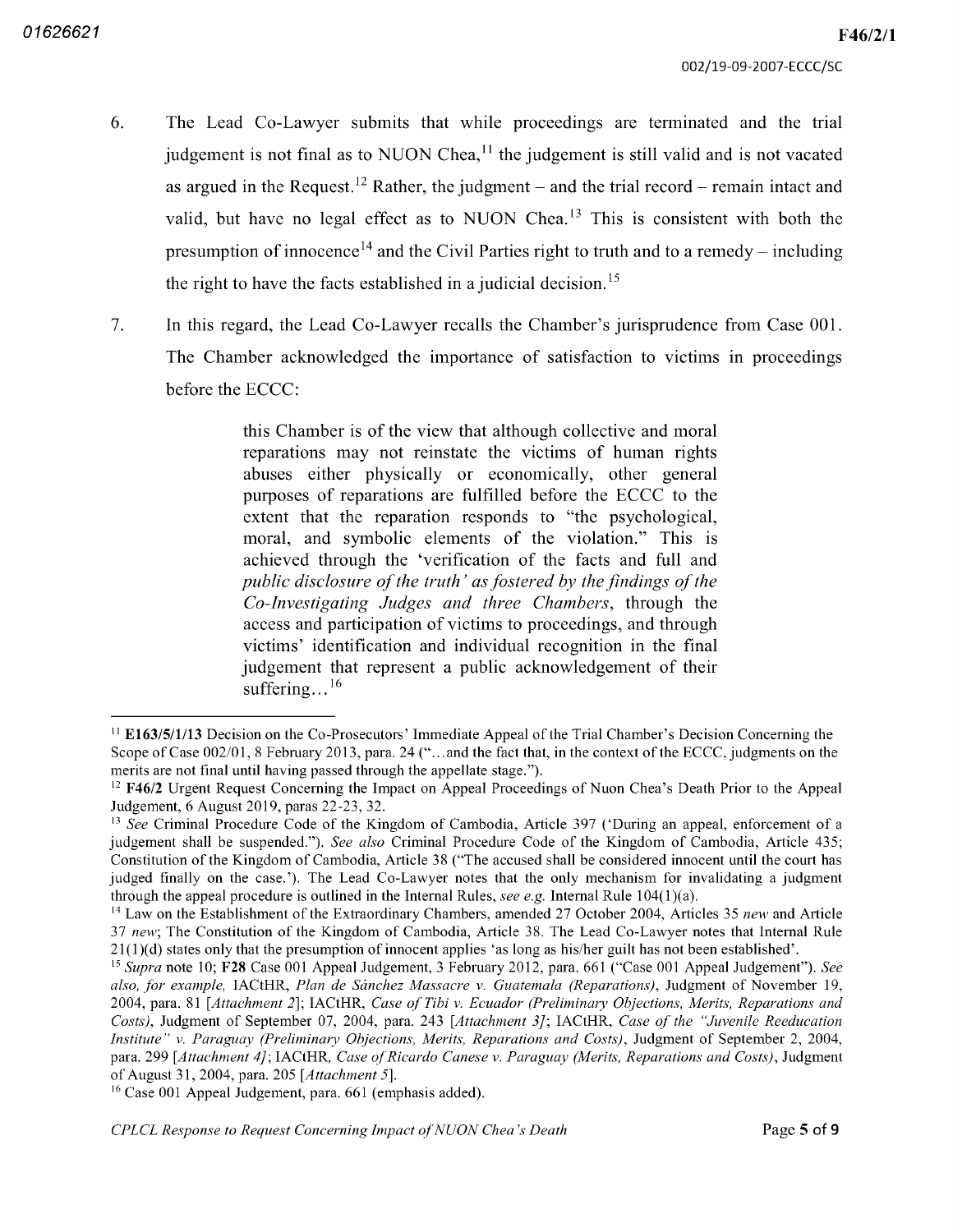- 8. In reaching its decision on the Request, the Lead Co-Lawyer submits that it is necessary that the Chamber consider the meaning of the words "vacate", "terminates", and extinguishes", and not effect a decision that diminishes the symbolic value of the Trial Chamber's judgement to civil parties, particularly those who testified. The record and judgment created by the trial in Case  $002/02$  remain  $-$  as will the testimonies of individual civil parties  $-$  it is only the legal effect of the Trial Chamber's judgment as to the criminal responsibility of NUON Chea that does not exist
- 9. The Lead Co-Lawyer does not agree with the Defence's assertion that the Civil Parties' 'right for reparation could be denied if proceedings [against NUON Chea] were to stop at this stage.<sup>17</sup> The Lead Co-Lawyer considers this view to be misguided. The reparation measures endorsed by the Trial Chamber in Case 002/02 were sought through Internal Rule 23*quinquies*  $3(b)$ . This legal basis is not dependent on the existence of a final judgment, much less one which relates to any particular accused.
- The Trial Chamber in Case 002/01 acknowledged 'circumstances beyond the control of the Chamber, namely the limited availability of financial resources to fund reparations pursuant to Internal Rule  $23\gamma$  *quinquies* (3)(b), and the likelihood that future trials may be prevented by the death or unfitness of the remaining Case 002 Accused may regrettably deprive many civil parties of their right to an effective remedy for the harm they have suffered. It is against this backdrop that the Chamber has sought to take all reasonable measures to minimise the risk that it may be prevented also from rendering any timely verdict in Case  $002/01$ .<sup>18</sup> The Trial Chamber explained that 'the new and separate reparations avenue created by Internal Rule  $23$ quinquies $(3)(b)$ , pursuant to which the initiatives proposed as possible measures do not result in enforceable claims against an Accused, and may be developed in parallel with the trial<sup> $19$ </sup> – elaborating that – '[i]n relation for requests for awards borne by the Convicted Person pursuant to Internal Rule  $23$ quinquies $(3)(a)$ , the Chamber notes that the inherent unlikelihood, within the specific 10

<sup>&</sup>lt;sup>17</sup> Request, para. 70.

<sup>&</sup>lt;sup>18</sup> E284 Decision on Severance of Case 002 following Supreme Court Chamber Decision of 8 February 2013, 26 April 2013, para. 161.

<sup>&</sup>lt;sup>19</sup> E284 Decision on Severance of Case 002 following Supreme Court Chamber Decision of 8 February 2013, 26 April 2013, para. 158.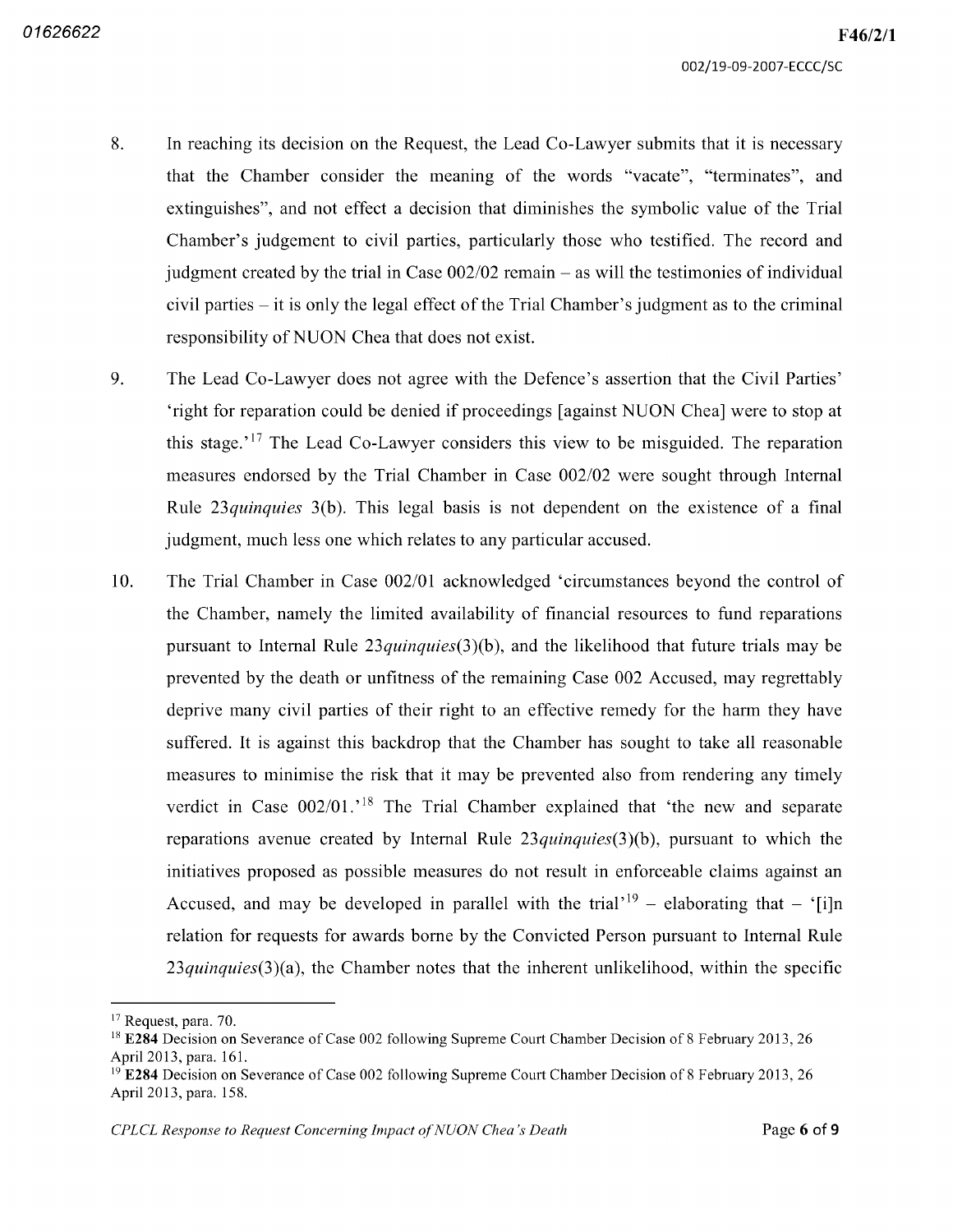Cambodian context, of reparations awards against ECCC Convicted Persons resulting in meaningful outcomes for civil parties (as borne out by the experience in Case  $001$ ) was a significant part of the rationale for the adoption of the alternative reparations limb in Internal Rule 23 *quinquies* (3)(b).<sup>20</sup>

- The motivation behind the creation of Internal Rule  $23$  *quinquies*  $(3)(b)$  reveals that it was designed to avoid any link to a particular accused – the Rule does not merely allow for external funding of an award which is otherwise directed at an accused. An external proposal for a different rule amendment creating this link<sup>21</sup> was not accepted, and the Trial Chamber made clear in its judgments in Case 002/01 and Case 002/02 that awards sought through Internal Rule  $23$ quinquies  $(3)(b)$  could not be directed against an accused. $22$ 11
- Not only are reparations under Rule  $23$ quinquies 3(b) not linked to a specific accused, they are also not dependent on a judgment. This is demonstrated by the fact that reparations programs in the present case have been developed and implemented in parallel with the trial.<sup>23</sup> In its reasoning for allowing this the Trial Chamber stated that this 12

<sup>&</sup>lt;sup>20</sup> E284 Decision on Severance of Case 002 following Supreme Court Chamber Decision of 8 February 2013, 26 April 2013, para. 158 <sup>158</sup> note <sup>264</sup> citing ECCC Press release of <sup>17</sup> September <sup>2010</sup> http://www.eccc.gov.kh/en/articles/eight-eccc-plenary-session-concludes, 'the February 2010 Plenary Session had empowered a Sub-Committee to explore possibilities for expanding the current reparations scheme before the ECCC. Previous Internal Rules specified that awards under the Civil Party system may be awarded exclusively against convicted persons. Experience has also shown that where convicted persons are indigent, reparations awards under the classic Civil Party model are unlikely to yield significant tangible results for Civil Parties. A traditional Civil Party claim must also satisfy stringent admissibility and pleading requirements. Within the specific Cambodian context, these are frequently difficult for Civil Parties to satisfy. Further, in cases where the convicted person does not voluntarily comply with a reparations award against him or her, enforcement must be sought before Cambodian national courts The Rules and Procedure Committee sought to address these limitations by proposing additional reparations avenues that may instead utilize external resources or third party funding in support of reparations or otherwise provide more effective forms of redress'

<sup>&</sup>lt;sup>21</sup> The Center for Justice & Accountability, Victims' Right to Remedy,  $https://cja.org/what-we-do/litigation/khmer$ rouge-trials/related-resources/victims-right-to-remedy/ ('In Case 002, the Court's rules were amended to permit third parties to cover the cost of the reparations The current system allows the cost of reparations to either be borne by the convicted person, or by external funding which has already been secured to implement a project designed by the legal representatives of the Civil Parties in cooperation with the Victims Support Section In order to ensure that an order of reparations is issued first and foremost against the convicted party, CJA submitted a proposed amendment to the internal rules in a plenary session before the ECCC.  $\dot{\phantom{a}}$ ) (last accessed 22/08/2019) [Attachment 6]; The Center for Justice & Accountability, Proposed Amendment of Internal Rule 23 quinquies (3),

http://cja.org/downloads/Plenary%20Paper%20Rule%2023.pdf, p. 3(last accessed 22/08/2019) [Attachment 7].  $22$  E313 Case 002/01 Trial Judgment, 7 August 2014, paras 1123-1124; E465 Case 002/02 Trial Judgment, 16

November 2018, para. 4416 and note 14224.

 $2<sup>23</sup>$  E313 Case 002/01 Trial Judgment, 7 August 2014, para. 1120; E465 Case 002/02 Trial Judgment, 16 November 2018, para. 4418 ('...The Chamber is aware that the majority of these projects have already been partially or fully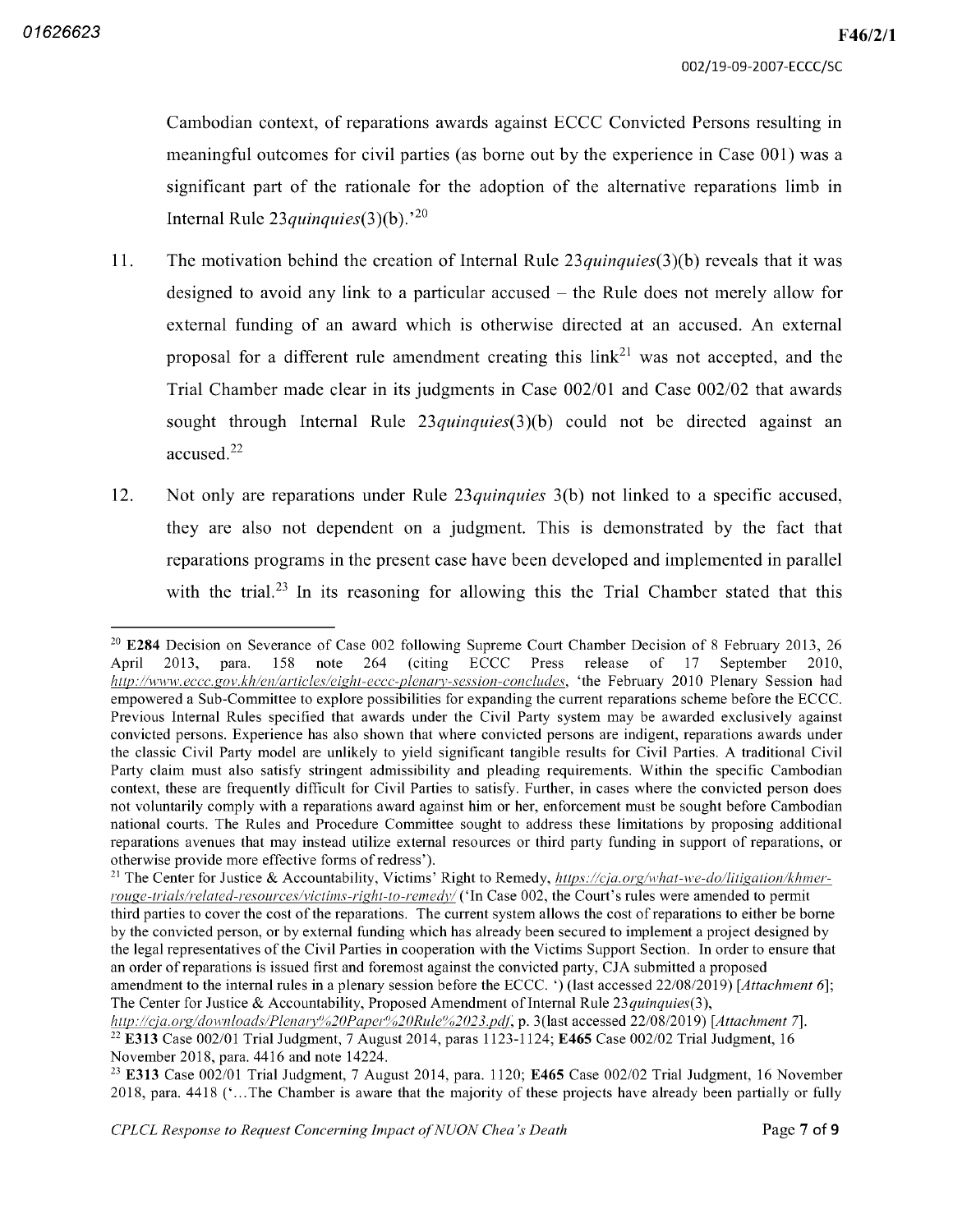approach is in keeping with the purpose of the rule, which was adopted 'to enable, with donor assistance and that of external collaborators, the realisation of meaningful reparations within a reasonable time.<sup>24</sup>

The reparations framework of the ECCC is *sui generis*. It provides for collective and moral reparations that 'show solidarity with the victims of the DK era crimes' and that are recognised or endorsed by the Chamber, rather than dependent on a judgment or directed through an order against the Accused.<sup>25</sup> The Lead Co-Lawyer therefore submits that NUON Chea's death does not impact the portion of the Trial Judgment addressing civil party reparations. Rather, the reparations portion of the judgment gives appropriate effect to the Civil Parties' right to meaningful reparation within a reasonable time, particularly considering their advanced ages the advanced ages of the Accused before the ECCC and the length of proceedings. In addition, even though the Trial Chamber judgment has no legal effect on NUON Chea the Trial Chamber nevertheless convicted NUON Chea and granted the Civil Party Lead Co Lawyers' awards requests while acknowledging them as "moral and collective reparations."<sup>26</sup> 13

implemented. In this context, the Chamber recalls the Lead Co-Lawyers' concerns regarding the practical difficulties in securing external funding for the realization of reparation projects under the mode of implementation established in Internal Rule 23  $quinquies(3)(b)$ . The Chamber addressed these concerns during the course of proceedings in Case 002/01 by permitting the implementation of projects to begin prior to the verdict in order to ensure the realization of meaningful reparations within a reasonable time. The Chamber reiterates that while a conviction is a precondition for awarding collective and moral reparations pursuant to Internal Rule 23quinquies(1), recognising projects whose implementation has already begun or even concluded is in keeping with the purposes of Internal Rule  $23$ quinquies $(3)(b)$ .

<sup>&</sup>lt;sup>24</sup> E218/7 Trial Chamber Memorandum entitled Indication of priority projects for implementation as reparation (Internal Rule  $80bis(4)$ ), 3 December 2012.

 $25$  E465 Case 002/02 Trial Judgment, 16 November 2018, para. 4410 ('The redress available before the ECCC differs from that available under a number of international treaties and other instruments, or before certain regional human rights courts, which are instead empowered to adjudicate questions of State responsibility and to order States to make reparation to their citizens, where States are found responsible for gross violations of international human rights law. The Chamber has no jurisdiction to order the implementation or the payment of reparation measures against Cambodian or other national authorities or international bodies Nor can it properly impose obligations on persons or entities that were not parties to the proceedings before it. However, the adoption of Internal Rule 23 quinquies(3)(b) has enabled the Chamber to recognize that specific projects give appropriate effect to an award sought on behalf of the consolidated group of Civil Parties to contribute to their rehabilitation reintegration and restoration of dignity where national or international authorities, non-governmental organisations or other potential donors, provide financial support and other forms of assistance to show solidarity with the victims of the DK era crimes.'). See also Case 001 Appeal Judgment, paras 641, 644.

 $26$  E465 Case 002/02 Trial Judgment, 16 November 2018, p. 2232.